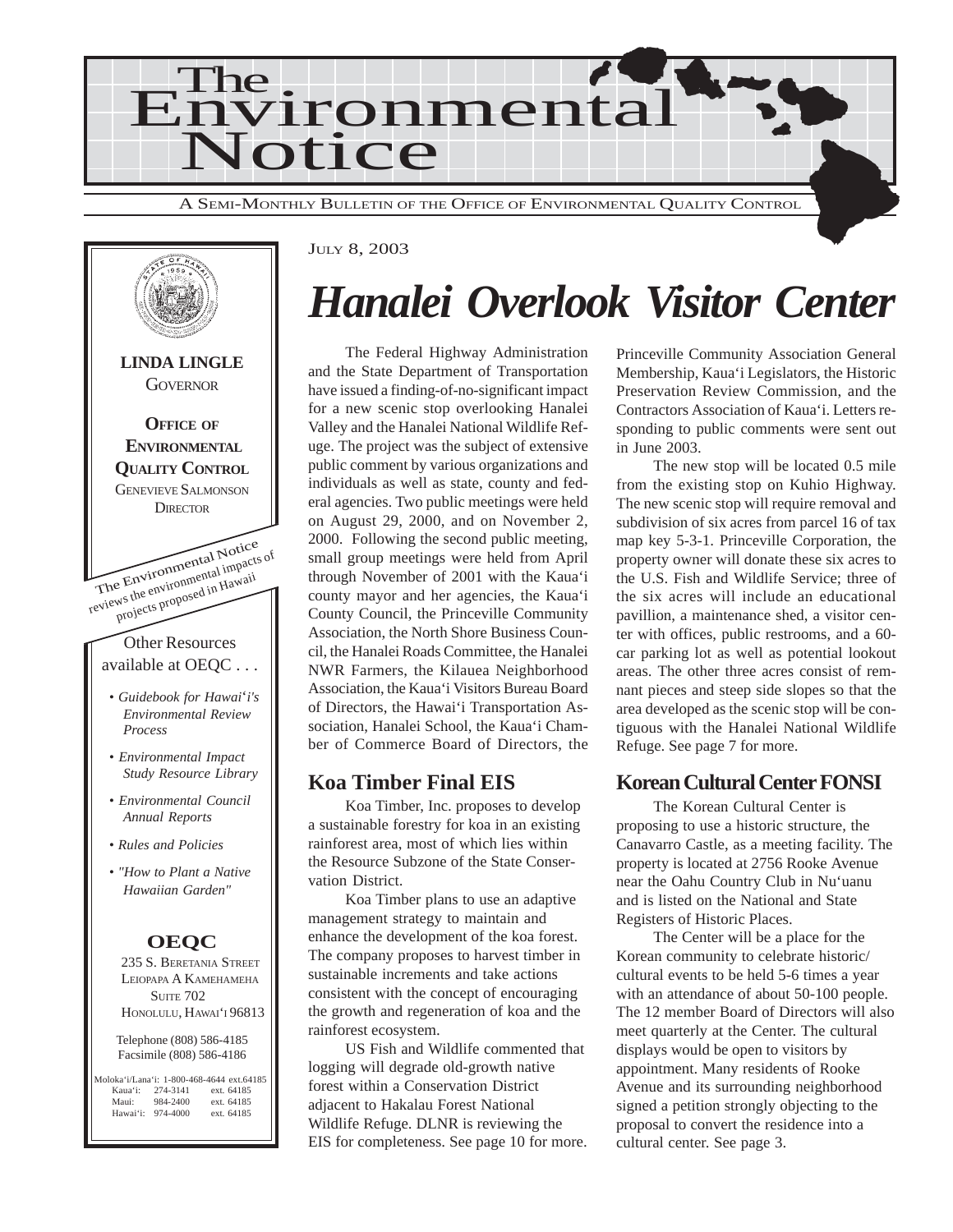# Table of Contents

JULY 8, 2003

### 1 **O'ahu Notices**

| <b>Final Environmental Assessments/</b><br><b>Findings of No Significant Impacts (FONSI)</b> |  |
|----------------------------------------------------------------------------------------------|--|
|                                                                                              |  |
|                                                                                              |  |
| <b>Previously Published Projects Pending Public Comments</b>                                 |  |
| Withdrawal                                                                                   |  |

### 3 **Maui Notices**

| <b>Draft Environmental Assessments</b>                                                       |
|----------------------------------------------------------------------------------------------|
| <b>Final Environmental Assessments/</b><br><b>Findings of No Significant Impacts (FONSI)</b> |
| <b>Previously Published Projects Pending Public Comments</b>                                 |

### 7 **Kaua'i Notices**

| <b>Draft Environmental Assessments</b>  |
|-----------------------------------------|
|                                         |
| <b>Final Environmental Assessments/</b> |

#### **Findings of No Significant Impacts (FONSI)**

[\(2\) Hanalei Valley/National Wildlife Refuge Scenic Stop](#page-6-0) ..................... 7

| <b>Previously Published Projects Pending Public Comments</b> |  |
|--------------------------------------------------------------|--|
|                                                              |  |

### 6 **Hawai'i Notices**

| <b>Draft Environmental Assessments</b>                         |
|----------------------------------------------------------------|
| (1) Hawai'i County Police Department Digital Microwave Upgrade |
|                                                                |

#### **Final Environmental Assessments/ Findings of No Significant Impacts (FONSI)**

| $\frac{1}{2}$ |  |
|---------------|--|
|               |  |

| <b>Final Environmental Impact Statements</b>                 |
|--------------------------------------------------------------|
|                                                              |
| <b>Previously Published Projects Pending Public Comments</b> |
|                                                              |
| <b>≰ Shoreline Notices</b>                                   |
|                                                              |
|                                                              |

### ^ **Coastal Zone News**

| (1) Supplemental Deck at Ala Wai Boat Harbor Slip 521, Oahu  12 |  |
|-----------------------------------------------------------------|--|
|                                                                 |  |
| Special Management Area Documents (Chapter 25, Revised          |  |
|                                                                 |  |

### V **Pollution Control Permit Applications**

|--|

### g **Federal Notices**

| Governors' Designees Receiving Advance Notification of |  |
|--------------------------------------------------------|--|
|                                                        |  |



*OEQC intends to make the information in this bulletin accessible to everyone. Individuals that require this material in a different format (such as large type or braille), should contact our office for assistance.*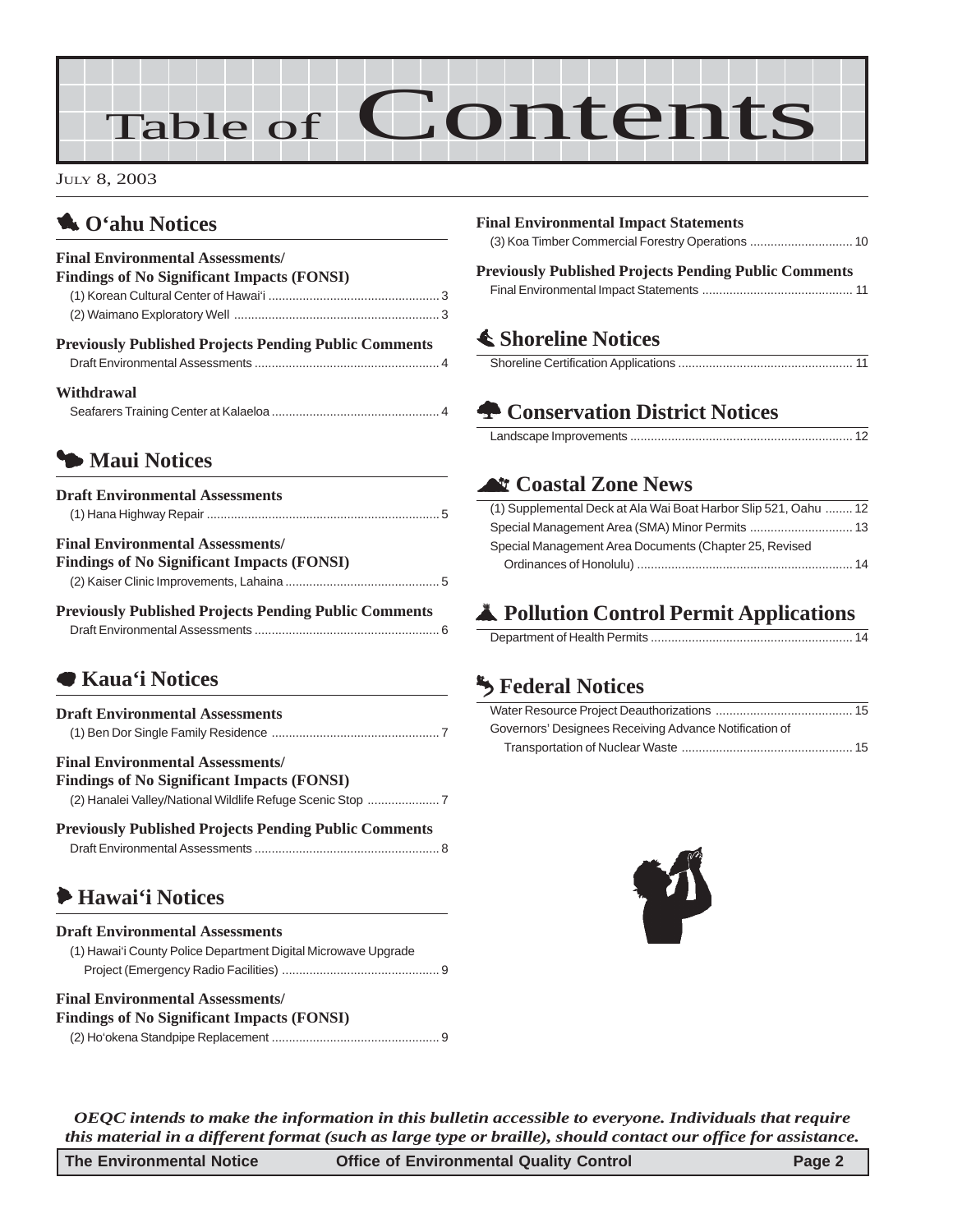JULY 8, 2003

## <span id="page-2-0"></span>**Final Environmental Assessments/ Findings of No Significant Impacts (FONSI)**

#### **(1) Korean Cultural Center of Hawai'i**

| District:                         | Honolulu                                     |
|-----------------------------------|----------------------------------------------|
| TMK:                              | $1 - 8 - 26:5$                               |
| Applicant:                        | Dr. Kea Sung Chung (521-8066)                |
|                                   | 1188 Bishop Street, PH-1                     |
|                                   | Honolulu, Hawai'i 96813                      |
| <b>Approving Agency/Accepting</b> |                                              |
| <b>Authority:</b>                 | City and County of Honolulu                  |
|                                   | Department of Planning And Permitting        |
|                                   | 650 South King Street, 7 <sup>th</sup> Floor |
|                                   | Honolulu, Hawai'i 96813                      |
|                                   | Contact: Lin Wong (523-4485)                 |
| <b>Consultant:</b>                | Analytical Planning Consultants, Inc.        |
|                                   | 928 Nu'uanu Avenue, Suite 502                |
|                                   | Honolulu, Hawai'i 96817                      |
|                                   | Contact: Lauri Clegg (536-5695)              |
| Status:                           | FEA/FONSI issued, project may proceed.       |
| <b>Permits</b>                    | Land Use Boundary Amendment,                 |
| <b>Required:</b>                  | Conditional Use Permit (Major)               |
|                                   |                                              |

The applicant is proposing to use a historic structure, the Canavarro Castle, as a meeting facility, the Korean Cultural Center of Hawai'i. The property is located at 2756 Rooke Avenue near the Oahu Country Club in Nu'uanu and is listed on the National and State Registers of Historic Places. The 7.7 acre property, consisting of the historic structure, caretaker's house, and a 5,000 SF asphalt paved parking lot on the lower portion of the site, is accessed by a private drive from Rooke Avenue. The building footprint is 6,600 square feet and it is surrounded by a landscaped lawn and terraced garden area. The remainder of the property consists of steep heavily vegetated land that extends to Alewa Heights ridge.

The Center will be a place for the Korean community to celebrate historic/cultural events to be held 5-6 times a year with an attendance of about 50-100 people. Traffic concerns will be mitigated by the use of vans for large events. The 12 member Board of Directors will also meet quarterly at the Center. The cultural displays would be open to visitors by appointment. Also requested is a provision to allow the center to host students or visiting dignitaries from Korea for



**O'ahu Notices**

occasional stays (1-3 days). A full-time caretaker family will live on the property. Other than minor improvements and repairs that were recently completed on site, the applicant proposes no additional alterations, repair or renovations to the historic structure at this time.

The site is zoned P-1 Restricted Preservation District and R-5 Residential District. Approximately half of the historic structure lies in the P-1 Restricted Preservation District which is state Conservation District, and the other half is in the R-5 Residential District within the state Urban District. A state land use boundary amendment to put the entire structure in the state Urban District and a Conditional Use Permit (Major) are required for the proposed use.

## 1 **(2) Waimano Exploratory Well**

| District:                         | 'Ewa                                     |
|-----------------------------------|------------------------------------------|
| TMK:                              | $9-7-25$ : por. 1                        |
| Applicant:                        | Department of Land and Natural Resources |
|                                   | P.O. Box 373                             |
|                                   | Honolulu, Hawai'i 96809                  |
|                                   | Contact: Andrew Monden (587-0229)        |
| <b>Approving Agency/Accepting</b> |                                          |
| <b>Authority:</b>                 | Same as above.                           |
| <b>Consultant:</b>                | Belt Collins Hawai'i, Ltd.               |
|                                   | 2153 North King Street, Suite 200        |
|                                   | Honolulu, Hawai'i 96819                  |
|                                   | Contact: Glen Koyama (521-5361)          |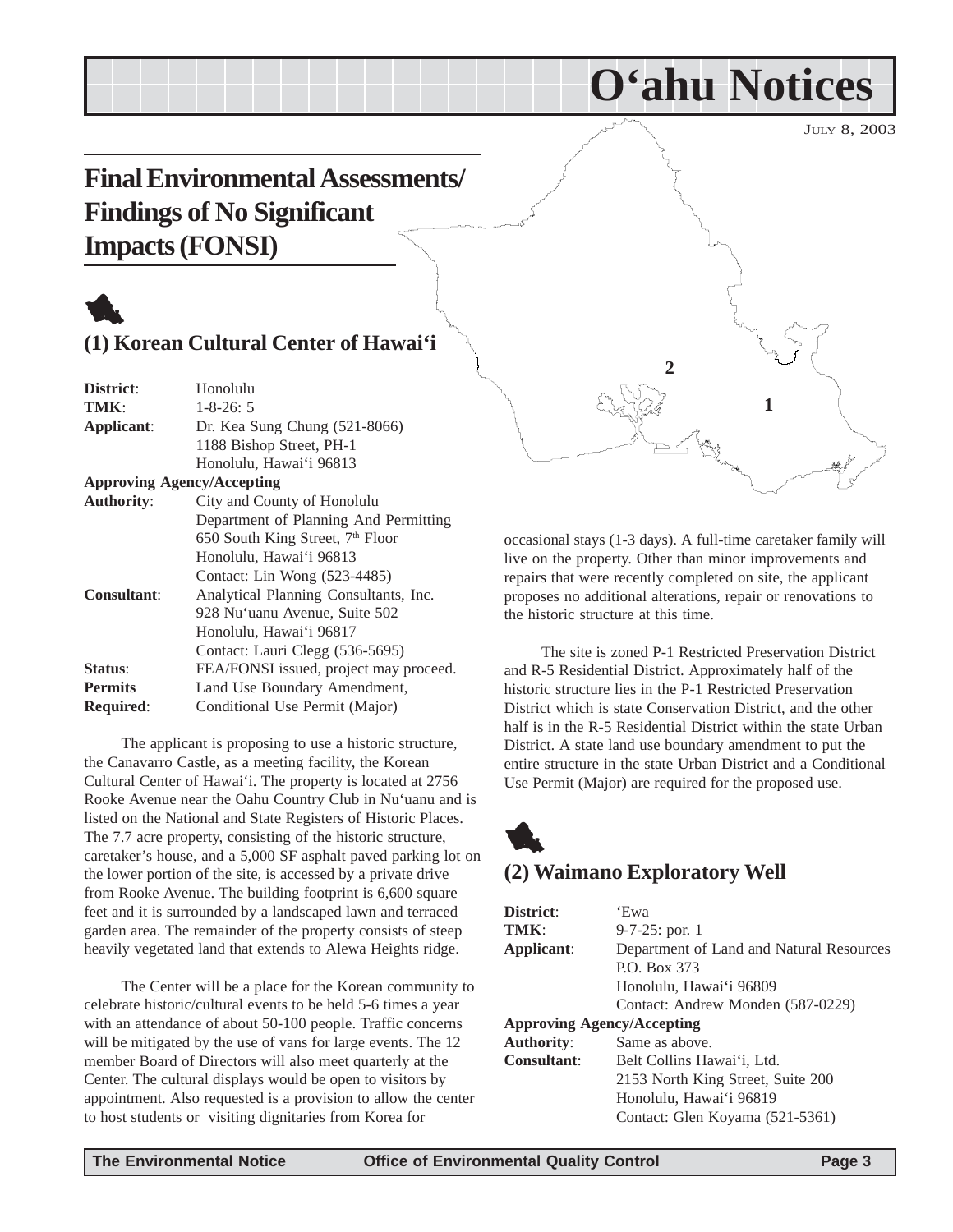## <span id="page-3-0"></span>**O'ahu Notices**

JULY 8, 2003

| <b>Status:</b>   | FEA/FONSI issued, project may proceed. |
|------------------|----------------------------------------|
| <b>Permits</b>   | Grading, Well Construction, Well       |
| <b>Required:</b> | Use, NPDES                             |

The Department of Land and Natural Resources (DLNR), State of Hawai'i, is proposing to drill an exploratory well at the approximately 620' elevation of Waimano Ridge within the grounds of the State Waimano Facility formerly known as the Waimano Training School and Hospital. The DLNR hopes that this well will replace the two existing wells that currently serve the Waimano Facility. The existing wells have aged and are now in need of replacement.

After the exploratory well is drilled and cased, pump tests will be conducted to determine the quality and quantity of the source. If the exploratory well proves successful, it will be outfitted and converted into a production well. The DLNR is seeking a yield of 136,000 gallons per day from this potential source. It is the same yield that has been allocated by the State Commission on Water Resource Management to the two existing wells.

Should water quality from the well tests be unacceptable for potable use and too costly for treatment, the well will capped and used possibly for future monitoring purposes. An alternative site would then be explored.

Access to the well site is via Waimano Home Road and an existing interior access road that serves the Waimano Facility.

This Environmental Assessment (EA) is being prepared for the exploratory phase of the well project, i.e., the drilling, casing, and pump testing operations. If test results are favorable and a decision is made to move forward with the production phase, another EA will be prepared to cover the outfitting, installation of accessory facilities, and production operations of the well.

Work on the exploratory well is preliminarily scheduled to commence in 2003, depending on the availability of funding. The drilling and subsequent pump tests are expected to take a total of approximately five to six months to complete.

The preliminary cost estimate for the exploratory well and pump test is approximately \$480,000. The source of funding is the State.

## **Previously Published Projects Pending Public Comments**

#### **Draft Environmental Assessments**

#### 1 **Fort Weaver Road Improvements**

| Applicant:                        | Department of Transportation        |
|-----------------------------------|-------------------------------------|
|                                   | <b>Highways Division</b>            |
|                                   | 601 Kamokila Blvd., Room 600        |
|                                   | Kapolei, Hawai'i 96707              |
|                                   | Contact: Glenn Kurashima (692-7578) |
| <b>Approving Agency/Accepting</b> |                                     |
| <b>Authority:</b> Same as above.  |                                     |
| <b>Public Comment</b>             |                                     |
| Deadline:                         | July 23, 2003                       |
|                                   |                                     |

#### 1 **Roosevelt High School Auditorium Renovation**

| Applicant:                        | Department of Accounting and General  |
|-----------------------------------|---------------------------------------|
|                                   | Services, Division of Public Works    |
|                                   | P.O. Box 119                          |
|                                   | Honolulu, Hawai'i 96810-0119          |
|                                   | Contact: Gregory Tanaka (586-0721)    |
| <b>Approving Agency/Accepting</b> |                                       |
| <b>Authority:</b>                 | Same as above.                        |
| <b>Public Comment</b>             |                                       |
| Deadline:                         | DAGS accepting comments till July 22, |
|                                   | 2003.                                 |

### **Withdrawal**

### 1 **Seafarers Training Center at Kalaeloa**

The State of Hawai'i, Department of Defense has withdrawn the draft Environmental Assessment for the Seafarers Training Center at Kalaeloa effective June 23, 2003. The draft EA was published in the March 23, 2003 issue of the Environmental Notice.

If there are any questions, please contact Lt. Col. Ron Swafford at 733-4214.

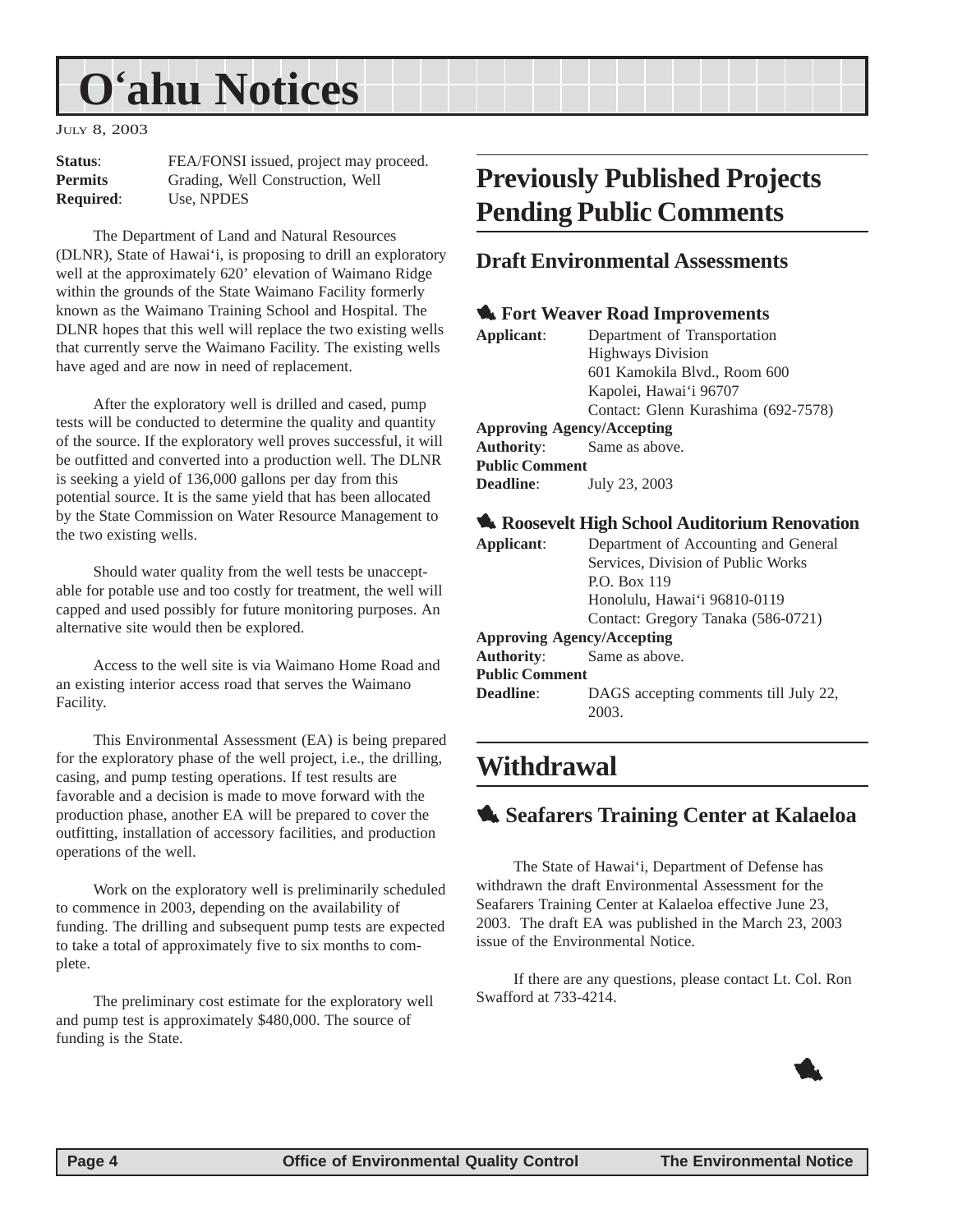## **Maui Notices**

**1**

JULY 8, 2003

## <span id="page-4-0"></span>**Draft Environmental Assessments**

## $\bullet$

**(1) Hana Highway Repair**

| District:             | Hana                                     |
|-----------------------|------------------------------------------|
| TMK:                  | $2 - 1 - 1 - 008:004$                    |
| Applicant:            | State Department of Transportation       |
|                       | 601 Kamokila Blvd., Room 688             |
|                       | Kapolei, Hawai'i 96707                   |
|                       | Contact: Scot Urada (692-7553)           |
|                       | <b>Approving Agency/Accepting</b>        |
| <b>Authority:</b>     | Same as above.                           |
| <b>Consultant:</b>    | <b>Environmental Planning Services</b>   |
|                       | 1314 South King Street, Suite 952        |
|                       | Honolulu, Hawai'i 96814                  |
|                       | Contact: Eugene Dashiell (593-8330)      |
| <b>Public Comment</b> |                                          |
| <b>Deadline:</b>      | August 7, 2003                           |
| Status:               | DEA First Notice pending public comment. |

**2**

|                  | Address comments to the applicant with   |
|------------------|------------------------------------------|
|                  | copies to the consultant and OEOC.       |
| <b>Permits</b>   | SCAP, CDUP, State Hwy ROW,               |
| <b>Required:</b> | Historic district approval, possible SMA |
|                  |                                          |

The project involves repair of a section of the Hana Highway near Mile Post 19 in the vicinity of Wailua. The highway at the project location is being undermined by earth movement which has required the closure of one travel lane. To provide for continued highway use and to restore traffic to two lanes, the State Department of Transportation, Highways Division, proposes to repair the highway within the existing right-of-way and following the existing alignment. The repair will extend for a length of less than 100 lineal feet and will consist of placement of a reinforced concrete roadway overlain with asphalt paving and with a foundation on concrete drilled shafts. The drilled shafts will be approximately 3 feet in diameter and 25 feet in length, extending vertically through earth into bedrock. The existing grouted rock wall which serves as a barrier between the highway and the downslope will be reconstructed with reinforced concrete and a rock facing after the concrete work has been completed. This is a typical repair design which is being used at other locations on Hana Highway and elsewhere to maintain the existing highway appearance in conformance with historic concerns and with the desires of the community to retain the existing visual environment where possible and in conformance with the need for safe roadways.

## **Final Environmental Assessments/Findings of No Significant Impacts (FONSI)**



### **(2) Kaiser Clinic Improvements, Lahaina**

| District:          | Lahaina                                |
|--------------------|----------------------------------------|
| TMK:               | $4 - 5 - 007$ ; 001                    |
| Applicant:         | R Hartman Architect LLC                |
|                    | 200 Kalepa Place, Suite 201            |
|                    | Kahului, Hawai'i 96732                 |
|                    | Contact: Robert Hartman (873-8575)     |
|                    | <b>Approving Agency/Accepting</b>      |
| <b>Authority:</b>  | <b>Maui Planning Commission</b>        |
|                    | 250 South High Street                  |
|                    | Wailuku, Hawai'i, 96793                |
|                    | Contact: Robyn Loudermilk (270-7735)   |
| <b>Consultant:</b> | Chris Hart & Partners, Inc.            |
|                    | 1955 Main Street, Suite 200            |
|                    | Wailuku, Hawai'i, 96793                |
|                    | Contact: Chris Hart (242-1955)         |
| <b>Status:</b>     | FEA/FONSI issued, project may proceed. |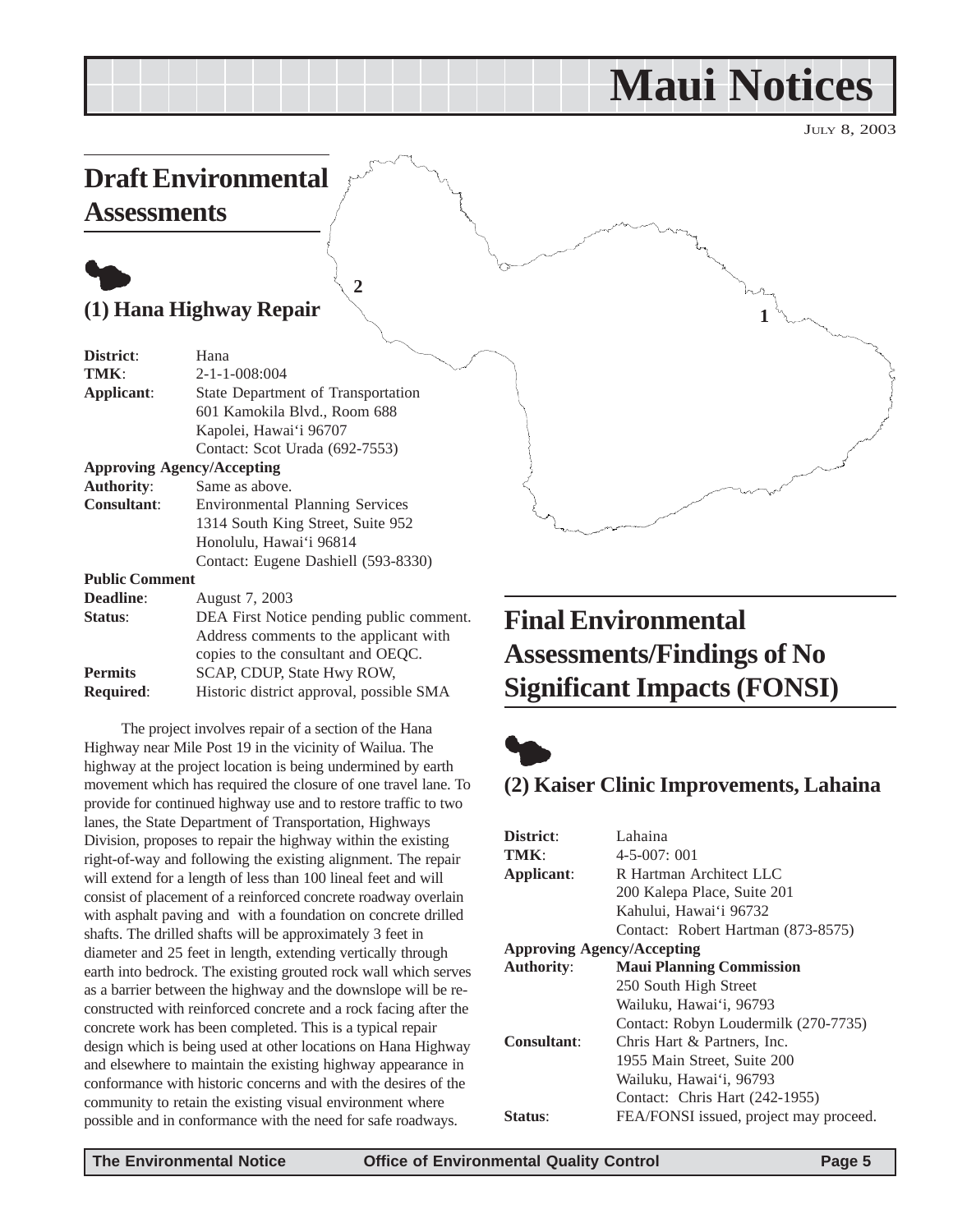## <span id="page-5-0"></span>**Maui Notices**

JULY 8, 2003

## **Permits**

**Required**: SMA, Building

The applicant is proposing expansions and renovations to the existing Kaiser Lahaina Clinic located at 910 Waine'e Street in Lahaina, Maui. The project will entail a 2,940 square foot expansion to the existing Kaiser facility. Two areas of the existing facility will be expanded. Approximately 760 square feet will be added to the front side of the clinic for a pharmacy and physical therapy component, and approximately 2,180 square feet will be added to the rear of the clinic for storage and a clinic module. Associated with the building improvements, the surrounding landscaping and parking lot will be modified to create additional automobile parking, and existing utilities will be upgraded. The subject property is identified as TMK parcel (2) 4-5-007: 001. The project may also include related improvements within the County rightof-way along Waine'e Street.

The action is anticipated to benefit the West Maui Community by expanding the scope and availability of medical services within the region. Short term construction related impacts (noise & air quality) are anticipated, but can and will be mitigated with Best Management Practices applied at the construction site. To mitigate potential impacts to potential subsurface archaeological or historical resources, the applicant will monitor during the construction period and present a record of any findings. No significant long-term impacts are anticipated.

*Note: a FONSI determination for this project was published in the May 23rd, 2003 "Environmental Notice" and withdrawn in the June 23rd, 2003 issue. The approving agency was changed from the Maui Planning Department to the Maui Planning Commission. If you have any questions call Robyn Loudermilk, listed above.*

## **Previously Published Projects Pending Public Comments**

#### **Draft Environmental Assessments**

#### **<sup>4</sup> Pack After-the-Fact Rock Revetment Seawall Improvements**

**Applicant**: Richard Pack (801-209-5555) 3173 Carrigan Canyon Salt Lake City, Utah 84109

#### **Approving Agency/Accepting**

| <b>Authority:</b>     | Department of Land and Natural Resources |
|-----------------------|------------------------------------------|
|                       | P.O. Box 621                             |
|                       | Honolulu, Hawai'i 96809                  |
|                       | Contact: Sam Lemmo (587-0377)            |
| <b>Public Comment</b> |                                          |

**Deadline**: July 23, 2003

#### 3 **Shaw Street Parking Lot, Lahaina**

| Applicant:                        | Friends of Moku'ula, Inc.       |
|-----------------------------------|---------------------------------|
|                                   | 505 Front Street, Suite 234     |
|                                   | Lahaina, Hawai'i 96761          |
|                                   | Contact: Akoni Akana (661-3659) |
| <b>Approving Agency/Accepting</b> |                                 |
| <b>Authority:</b>                 | County of Maui                  |
|                                   | Department of Planning          |
|                                   |                                 |

250 South High Street Wailuku, Hawai'i 96793 Contact: Michael Foley (270-7735)

#### **Public Comment**

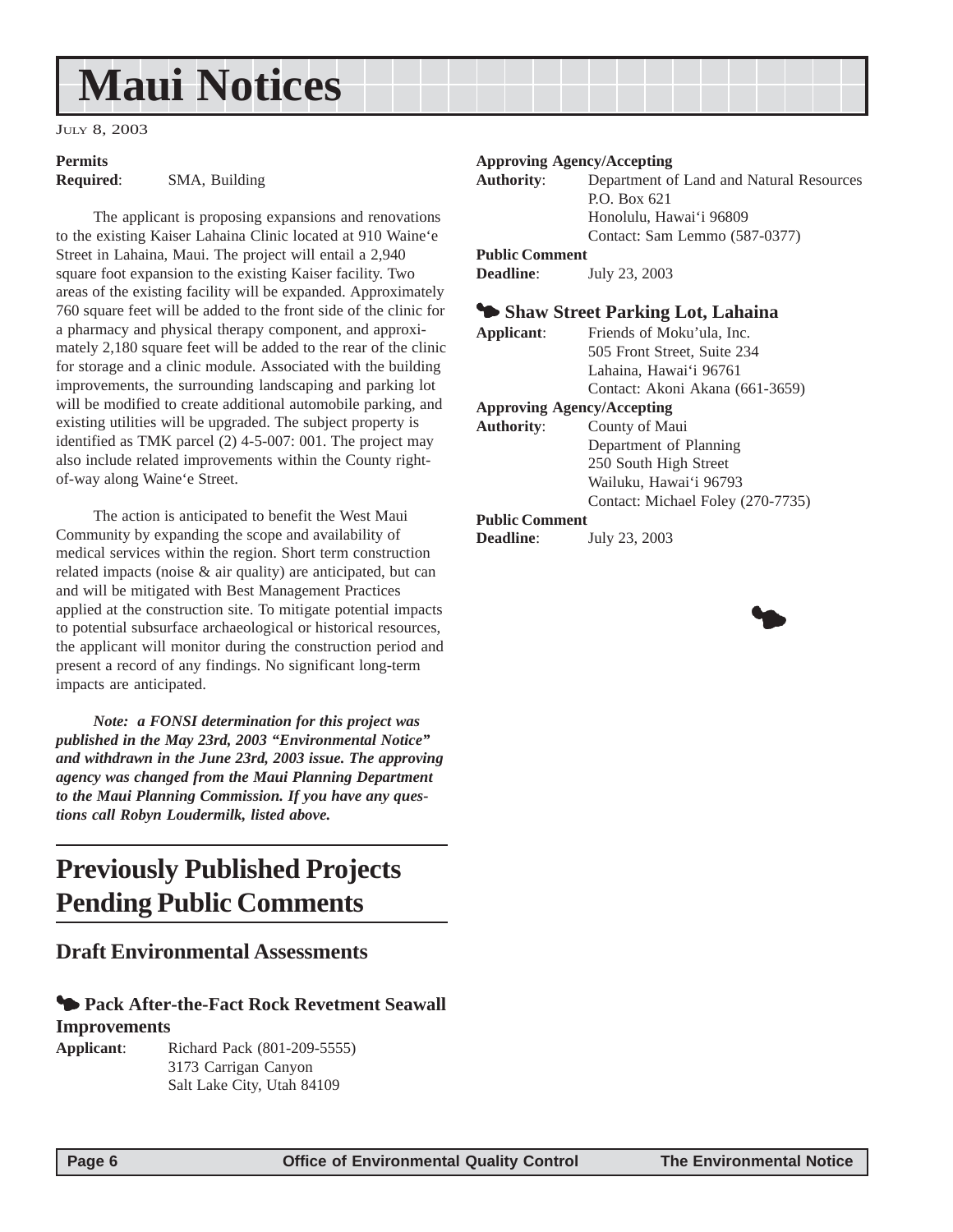## **Kaua'i Notices**

 $\begin{smallmatrix} 1 & ^{\circ} & \circ \ \circ & \circ & \ 2 & & \end{smallmatrix}$ 

JULY 8, 2003

## <span id="page-6-0"></span>**Draft Environmental**

## **Assessments**

## $\bullet$ **(1) Ben Dor Single Family Residence**

| District:             | Hanalei                                     |
|-----------------------|---------------------------------------------|
| TMK:                  | $5 - 9 - 5:20$                              |
| Applicant:            | Ben Dor Family                              |
|                       | P.O. Box 526                                |
|                       | Hanalei, Hawai'i 96714                      |
|                       | Contact: Roy A. Vitousek III, Esq. (329-    |
|                       | 5811)                                       |
|                       | <b>Approving Agency/Accepting</b>           |
| <b>Authority:</b>     | Department of Land and Natural Resources    |
|                       | P.O. Box 621                                |
|                       | Honolulu, Hawai'i 96809                     |
|                       | Contact: Sam Lemmo (587-0381)               |
| <b>Consultant:</b>    | Cades Schutte                               |
|                       | 75-170 Hualalai Rd., B303                   |
|                       | Kailua-Kona, Hawai'i 96740                  |
|                       | Contact: Roy A. Vitousek III, Esq. (329-    |
|                       | 5811)                                       |
| <b>Public Comment</b> |                                             |
| Deadline:             | August 7, 2003                              |
| Status:               | DEA First Notice pending public comment.    |
|                       | Address comments to the applicant with      |
|                       | copies to the approving agency or accepting |
|                       | authority, the consultant and OEQC.         |
| <b>Permits</b>        |                                             |
| <b>Required:</b>      | <b>CDUP</b>                                 |

The Ben Dor family proposes to construct a single family residence on the property identified as TMK (4) 5-9-5: 20, which parcel consists of  $47,782 + sq$ . ft. and is located within the Limited Subzone of the Conservation District at Ha'ena, Kaua'i. The residence will be approximately 3,380 sq. ft. and will be served by an existing underground wastewater treatment system installed in 2001. The residence will be constructed primarily of wood with a nonreflective roof. The foundation will consist of concrete columns on concrete footings which will be elevated 19 feet above ground level because the residence will be constructed in the coastal high hazard area. The residence will have four bedrooms, four bathrooms, a kitchen/dining room, living room, and three lanais and will be painted with earth-tone colors.

## **Final Environmental Assessments/Findings of No Significant Impacts (FONSI)**

## $\bullet$

### **(2) Hanalei Valley/National Wildlife Refuge Scenic Stop**

| District:                         | Hanalei                             |  |
|-----------------------------------|-------------------------------------|--|
| TMK:                              | $5 - 3 - 01:16$                     |  |
| Applicant:                        | State Department of Transportation  |  |
|                                   | 3060 Eiwa Street, Room 205          |  |
|                                   | Lihue, Hawai'i 96766                |  |
|                                   | Contact: Steven Kyono (274-3111)    |  |
|                                   | and                                 |  |
|                                   | U.S. Department of Transportation   |  |
|                                   | Federal Highway Administration      |  |
|                                   | 300 Ala Moana Blvd., P.O. Box 50206 |  |
|                                   | Honolulu, Hawai'i 96850             |  |
|                                   | Contact: Abraham Wong (541-2700)    |  |
| <b>Approving Agency/Accepting</b> |                                     |  |
| <b>Authority:</b>                 | State Department of Transportation  |  |
|                                   | 3060 Eiwa Street, Room 205          |  |
|                                   | Lihue, Hawai'i 96766                |  |
|                                   | Contact: Steven Kyono (274-3111)    |  |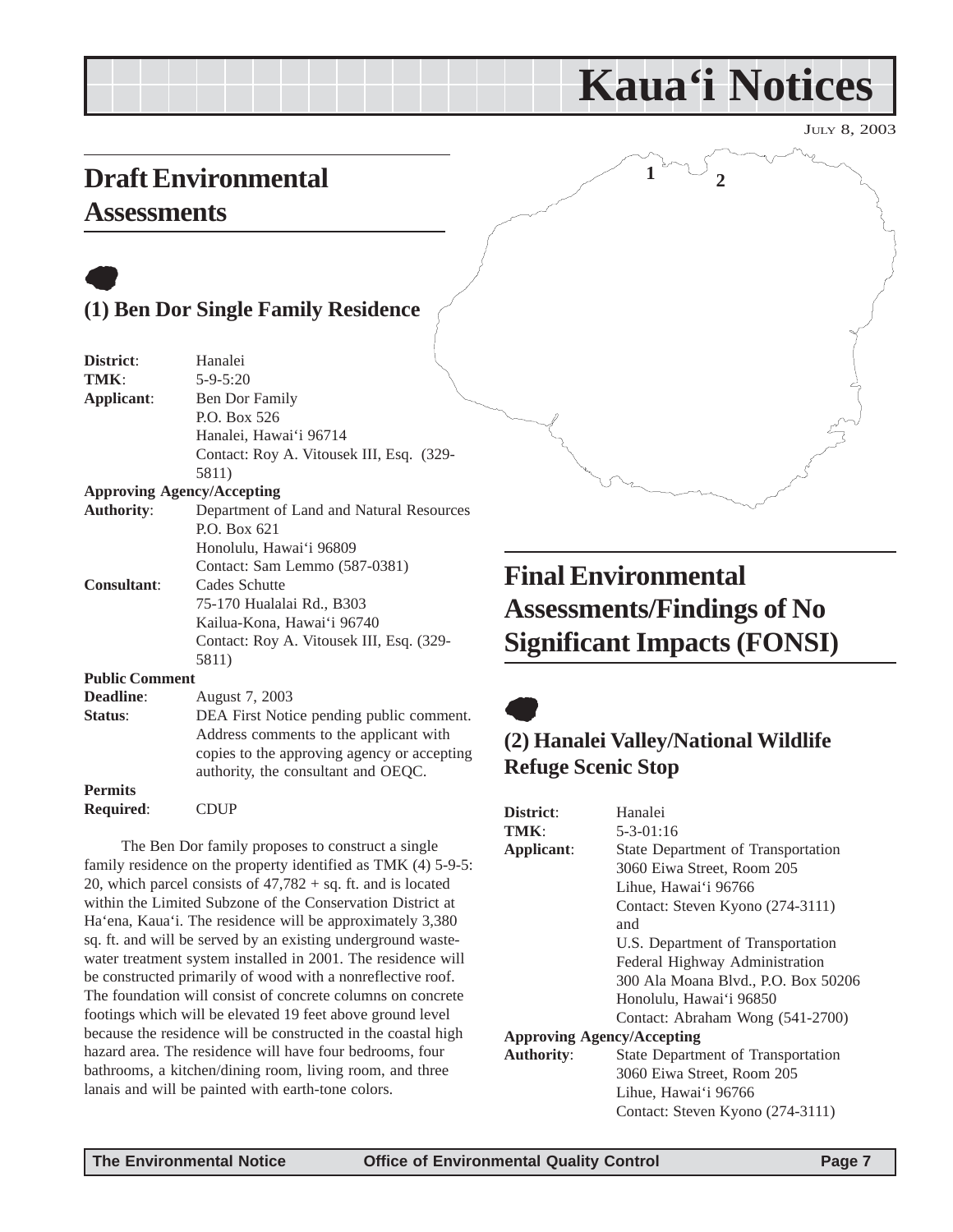## <span id="page-7-0"></span>**Kaua'i Notices**

#### JULY 8, 2003

| <b>Consultant:</b> | Parsons Brinckerhoff Quade & Douglas, Inc.<br>1001 Bishop Street, Suite 3000 |
|--------------------|------------------------------------------------------------------------------|
|                    | Honolulu, Hawai'i 96813                                                      |
|                    | Contact: Clyde Shimizu (531-7094)                                            |
| Status:            | FEA/FONSI issued, project may proceed.                                       |
| <b>Permits</b>     | NPDES; CZM consistency; CDUP; Use                                            |
| <b>Required:</b>   | of State Agricultural District, Open District                                |
|                    | Zone & Class IV Zoning                                                       |

In a public-private partnership involving the State of Hawai'i Department of Transportation, the Federal Highway Administration, the U.S. Fish and Wildlife Service (USFWS) and Princeville Corporation, a new scenic stop overlooking Hanalei Valley and the Hanalei National Wildlife Refuge (NWR or Refuge) is proposed on the North Shore of Kaua'i. The project site is located approximately a half-a-mile east of the existing Hanalei Valley scenic stop on Kuhio Highway.

The picturesque and world-famous Hanalei Valley is one of the State's best natural and visual resources. The valley is used to cultivate taro and its wetlands are also used as habitat for the endangered Hawaiian duck, stilt, coot and moorhen. Endangered Hawaiian hoary bats also inhabit the Refuge. To protect this habitat and taro cultivation as a cultural practice, a portion of the valley was established as a NWR in 1972 and is presently owned and managed by the USFWS.

The project would provide an enhanced visitor scenic viewing experience, and facilities for environmental and cultural interpretive materials about Hanalei Valley and the Refuge that are supportive of the environmental protection goals of the USFWS.

Princeville Corporation would donate the property needed for the project. Once completed, the facility will be owned and operated by the USFWS. The project includes a new intersection on Kuhio Highway, a parking lot, scenic overlooks and a visitor information center, which would include a bookstore withproceeds financing the operation and maintenance of the facility. All items sold at the store would be related to Hanalei Valley and the Refuge. The overlooks would provide new publicly accessible views of Hanalei Valley, which would be substantially more panoramic than the views from the existing scenic stop.

Princeville Corporation previously used the project site as a nursery, ceasing this operation in the early 1990s. Today the site is overgrown with vegetation dominated by introduced species, some of which are associated with the nursery. The site is vacant and supports no economic or social activity, but Princeville Corporation still maintains a nursery on property immediately east of the project site. The project site contains no historic properties or threatened or endangered plant species. It is expected that a high percentage of tourists who either stay at or visit the North Shore would patronize the scenic stop, but the facility would also be available for school excursions.

## **Previously Published Projects Pending Public Comments**

#### **Draft Environmental Assessments**

#### 7 **Wann Single Family Residence**

| Applicant:            | Presley V. Wann                          |
|-----------------------|------------------------------------------|
|                       | 161 Lihau Street                         |
|                       | Kapa'a, Hawai'i 96746                    |
|                       | Contact: Peter M. Morimoto (821-0782)    |
|                       | <b>Approving Agency/Accepting</b>        |
| <b>Authority:</b>     | Department of Land and Natural Resources |
|                       | P.O. Box 621                             |
|                       | Honolulu, Hawai'i 96809                  |
|                       | Contact: Sam Lemmo (587-0381)            |
| <b>Public Comment</b> |                                          |
| <b>Deadline:</b>      | July 23, 2003                            |
|                       |                                          |
|                       |                                          |

 $\bullet$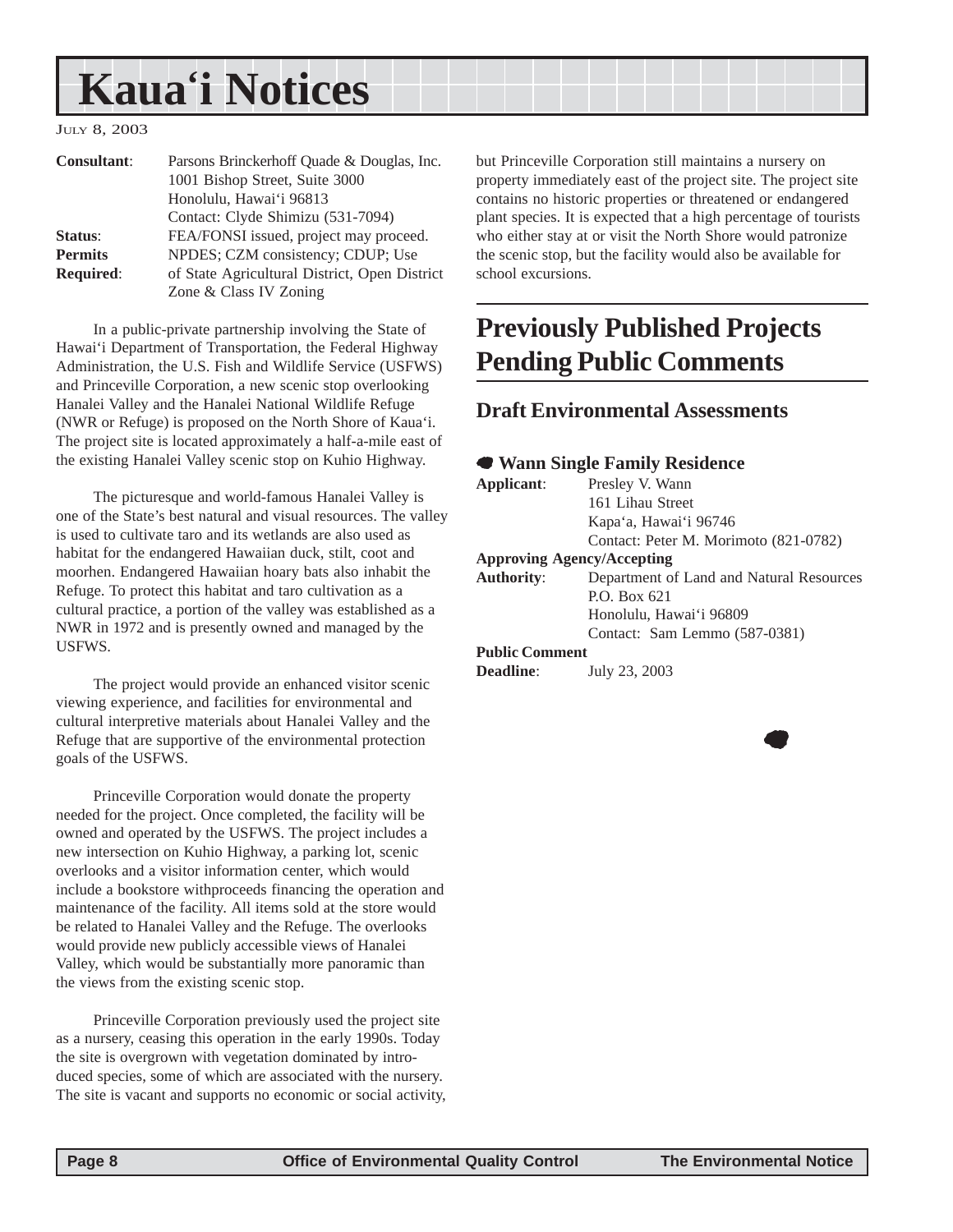## **Hawai'i Notices**

JULY 8, 2003

## <span id="page-8-0"></span>**Draft Environmental Assessments**

## $\blacktriangleright$ **(1) Hawai'i County Police Department Digital Microwave Upgrade Project (Emergency Radio Facilities)**

| District:                         | Various                                   |
|-----------------------------------|-------------------------------------------|
| TMK:                              | 8-2-001:084; 2-3-018:033; 4-5-006:003; 2- |
|                                   | 2-058:018; 7-2-002:013; 4-1-006:007; 5-9- |
|                                   | 002:002; 7-4-020:021; 5-4-009:004; 9-5-   |
|                                   | 012:037; 9-5-021:010; 9-1-001:003; 9-9-   |
|                                   | 001:024; 7-2-007:001; 9-5-007:016; 8-8-   |
|                                   | 001:003; 2-4-025:028; 1-6-143:036; 9-3-   |
|                                   | 001:006; 6-7-002:011                      |
| Applicant:                        | County of Hawai'i, Police Department      |
|                                   | 349 Kapi'olani Street                     |
|                                   | Hilo, Hawai'i 96720                       |
|                                   | Contact: Major Elroy Osorio (961-2262)    |
| <b>Approving Agency/Accepting</b> |                                           |
| <b>Authority:</b>                 | Same as above.                            |
| <b>Consultant:</b>                | PBR Hawai'i                               |
|                                   | 101 Aupuni Street, Suite 310              |
|                                   | Hilo, Hawai'i 96720                       |
|                                   | Contact: Yukie Ohashi (985-2222)          |
| <b>Public Comment</b>             |                                           |
| Deadline:                         | August 7, 2003                            |
| Status:                           | DEA First Notice pending public comment.  |
|                                   | Address comments to the applicant with    |
|                                   | copies to the consultant and OEQC.        |
| <b>Permits</b>                    | County Special Permit & Plan Review,      |
| <b>Required:</b>                  | <b>CDUP</b>                               |

The County of Hawai'i is in the process of upgrading its islandwide emergency radio system for vital police and fire communication functions. The existing 2 GHz analog microwave system will be upgraded to a new 6 GHz digital microwave system and will be in compliance with the Federal Communication Commission rule change requirements.

The looped system is comprised of facilities at 19 locations in all judicial districts provide the "backbone" of the County's emergency radio system and "spur" sites. The facilities are at the following locations: Captain Cook Police Station, Fire Central in Hilo, Hamakua Police Station, Hilo



Baseyard, Huehue Ranch, Iolehaehae, Kahua Ranch, Kailua Police Station, Kamehameha Park, Ka'u Police Station, Kauna Point, Kulani Cone, Moanuiahea, Na'alehu Pasture, Ohi'a Mill, Public Safety Building in Hilo, Puna Police Station, South Point, and Waimea Police Station.

The project will result in a modern high capacity digital interconnect to replace the analog radio channels used by the numerous County agencies, as well as State and Federal agency co-locaters, to facilitate voice, digital radio, and in subsequent phases, video and data communications.

## **Final Environmental Assessments/Findings of No Significant Impacts (FONSI)**



### **(2) Ho'okena Standpipe Replacement**

| District: |  |
|-----------|--|
| TMK:      |  |

South Kona **TMK**: 8-6-009: 011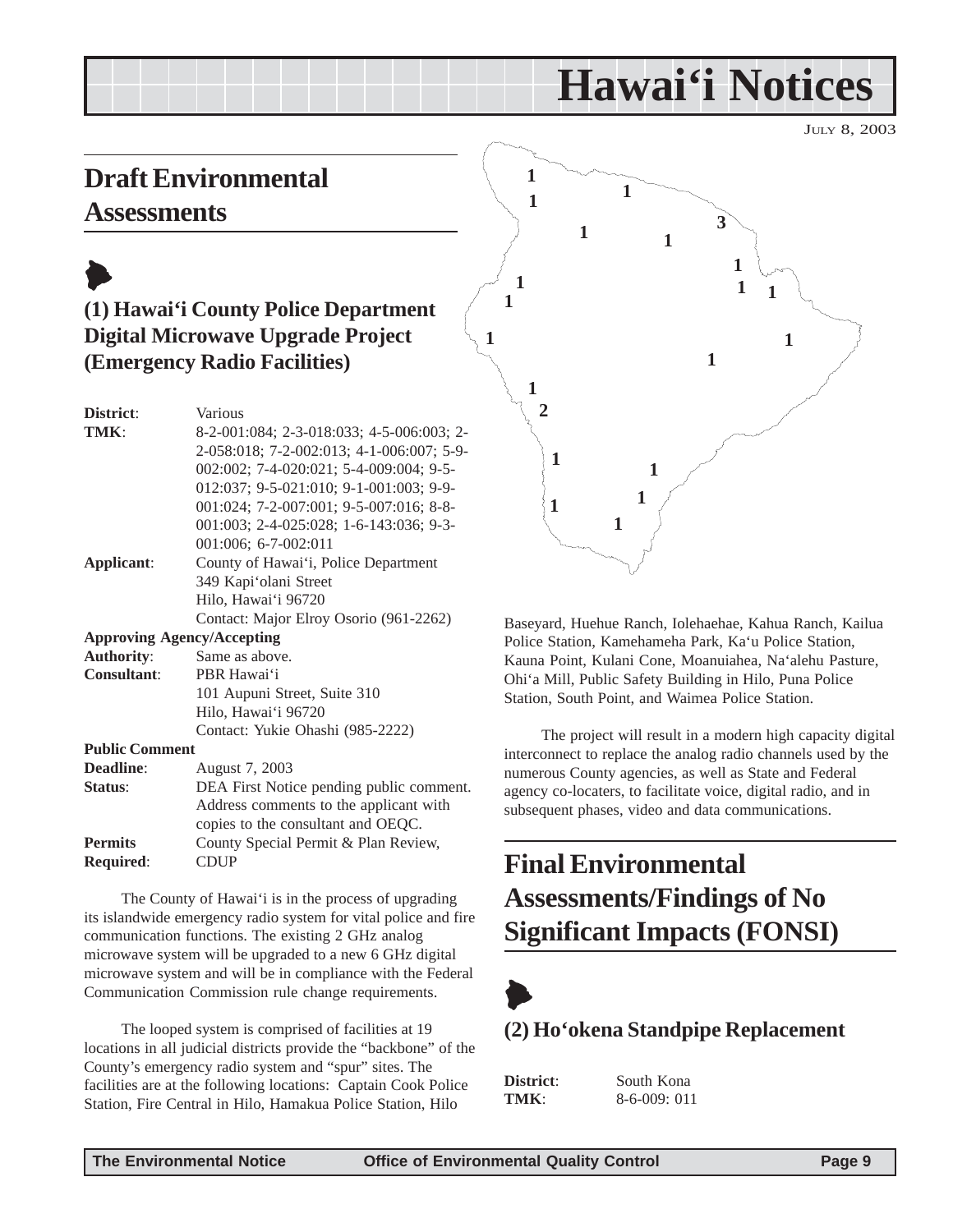## <span id="page-9-0"></span>**Hawai'i Notices**

#### JULY 8, 2003

| Applicant:         | County of Hawai'i                            |
|--------------------|----------------------------------------------|
|                    | Department of Water Supply                   |
|                    | 345 Kekuanao'a Street, Suite 20              |
|                    | Hilo, Hawai'i 96720                          |
|                    | Contact: Owen Nishioka (961-8070 x 259)      |
|                    | <b>Approving Agency/Accepting</b>            |
| <b>Authority:</b>  | Same as above.                               |
| <b>Consultant:</b> | Gerald Park Urban Planner (596-7484)         |
|                    | 1221 Kapi'olani Blvd., Suite 211             |
|                    | Honolulu, Hawai'i 96814                      |
| Status:            | FEA/FONSI issued, project may proceed.       |
| <b>Permits</b>     | Building, Electrical, Plumbing;              |
| <b>Required:</b>   | Grubbing, Grading, Excavation, Stockpil-     |
|                    | ing; Variance from Pollution Controls; State |
|                    | Highway Right-of-Way; Plan Approval          |
|                    |                                              |

The Department of Water Supply, County of Hawai'i, proposes to replace its existing Ho'okena standpipe with a new standpipe at a new location in Ho'okena. The new standpipe would be located on a 0.952-acre lot immediately to the south of Ho'okena Elementary School, ahupua'a of Kauhako, District of South Kona, County, Island, and State of Hawai'i. The property is owned by the County of Hawai'i.

An area of approximately 9,315 square feet is proposed for the facility. The standpipe would be located on the upper half (eastern side) of the property adjacent to Mamalahoa Highway. The site will be filled to about 14-feet above existing elevation (measured on the low side) to create a level surface. The area to be filled is estimated at 0.52 acres. The quantity of fill is estimated at 1,300 cubic yards.

A one-way circulation plan is proposed. Vehicles would enter the site from Mamalahoa Highway via a paved driveway on the north side of the property and exit from a paved driveway on the south.

Two loading stations are proposed each with one standpipe (12 feet high with a 6-foot extension) for top loading trucks. Water will be dispensed through a 2" standpipe. Each loading station will be equipped with 8 separate water meters (for a total of 16 meters). One water meter will be assigned to each commercial hauler. Currently, there are 6 to 8 commercial water haulers serving the South Kona District. Drawn water will be metered and the hauler charged accordingly.

For homeowners, water can be drawn from three hose bibs to be located in the southwest corner of the facility. There is no water charge for homeowners.

A 6-foot high chain link fence will enclose the site on three sides; a 6-foot rolling gate will secure both driveways on Mamalahoa Highway. Security lighting will be provided.

The construction cost of the project is estimated at \$.311 million and would be funded by the Department of Water Supply and the Office of the Mayor. The project will be constructed in one phase over a six-month period. Construction will commence after all approvals are received.

No residence or business establishment will be displaced because of the project.

## **Final Environmental Impact Statements**



### **(3) Koa Timber Commercial Forestry Operations**

| District:                         | South Hilo                                |
|-----------------------------------|-------------------------------------------|
| TMK:                              | $2-7-01:01$ , $2-8-01:02$                 |
| Applicant:                        | Koa Timber, Inc.                          |
|                                   | 91-188 Kalaeloa Blyd.                     |
|                                   | Kapolei, Hawai'i 96707                    |
|                                   | Contact: Kyle Dong (682-5572/523-5200)    |
| <b>Approving Agency/Accepting</b> |                                           |
| <b>Authority:</b>                 | Department of Land and Natural Resources  |
|                                   | P.O. Box 621                              |
|                                   | Honolulu, Hawai'i 96809                   |
|                                   | Contact: Dawn Hegger (587-0380)           |
| Consultant:                       | Wade Lee                                  |
|                                   | 222 Merchant Street, 2nd Floor            |
|                                   | Honolulu, Hawai'i 96813                   |
|                                   | Contact: Kyle Dong (682-5578/523-5200)    |
| <b>Status:</b>                    | FEIS currently being reviewed by the      |
|                                   | Department of Land and Natural Resources. |
| <b>Permits</b>                    |                                           |
| <b>Required:</b>                  | CDUP                                      |

Koa Timber, Inc., a Hawai'i company, proposes to develop a sustainable forestry for koa in an existing rainforest area, most of which lies within the Resource Subzone of the State Conservation District. Using an adaptive management strategy to maintain and enhance the development of the koa forest, the Project will harvest timber in sustainable incre-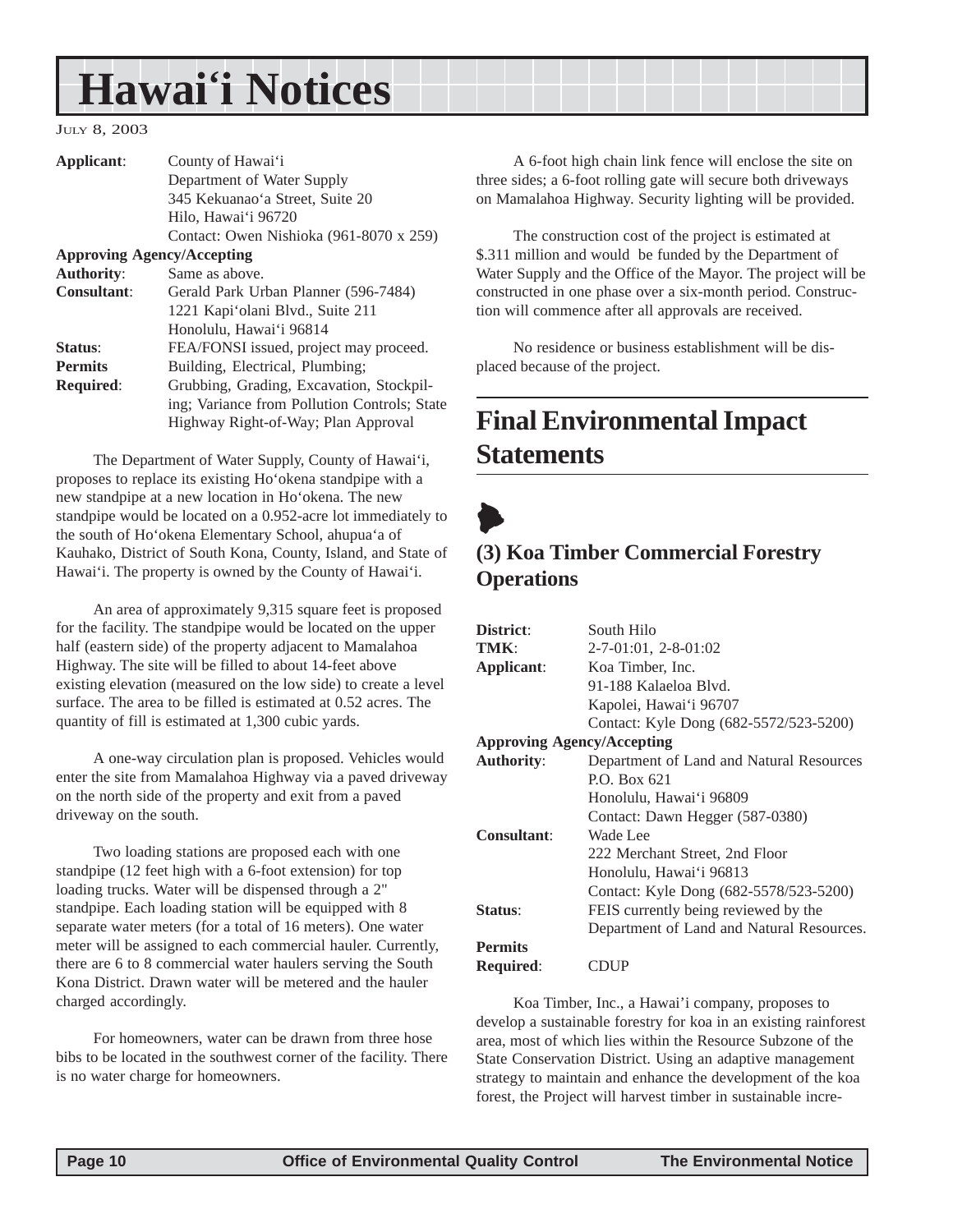## **Hawai'i Notices**

JULY 8, 2003

<span id="page-10-0"></span>ments and take actions consistent with the concept of encouraging the growth and regeneration of koa and the rainforest ecosystem.

To minimize impacts on the rainforest, the company will use helicopters to transport crews and cut trees. The trees will be taken to drop zones in the agricultural district where they will be transported by truck to the company's mill at Pepe'ekeo. Production is projected to be at the rate of 1.0 million board feet per year. About 10 to 12 truckloads of lumber will be delivered each week to Hilo Harbor for barge transport to Oahu. No roads will be constructed in the Conservation District.

Forestry management will entail (1) cultivating the growth of koa trees and generation of seedlings; (2) controlling alien pest species, especially strawberry guava (by cutting and applying herbicide) and feral pigs (by hunting, trapping and exclosure fencing); and (3) developing a geographic information system-based forest inventory, with which to monitor forest growth.

Timber harvest will be carefully planned and carried out in a manner that protects endangered plants and animals. Lands will be set aside from harvest along stream-courses and the adjacent Hakalau Forest National Wildlife Refuge. Harvest activities will be limited and no harvest activities will occur during the months of June through August.

## **Previously Published Projects Pending Public Comments**

#### **Final Environmental Impact Statements**

#### 6 **Kekaha Kai State Park**

| Applicant:                        | Department of Land and Natural Resources    |  |
|-----------------------------------|---------------------------------------------|--|
|                                   | Division of State Parks                     |  |
|                                   | 1151 Punchbowl Street, Suite 310            |  |
|                                   | Honolulu, Hawai'i 96813                     |  |
|                                   | Contact: Daniel Quinn (587-0290)            |  |
| <b>Approving Agency/Accepting</b> |                                             |  |
| <b>Authority:</b>                 | Governor, State of Hawai'i                  |  |
|                                   | c/o Office of Environmental Quality Control |  |
|                                   | 235 S. Beretania Street, Suite 702          |  |
|                                   | Honolulu, Hawai'i 96813                     |  |
| Status <sup>.</sup>               | FEIS currently being reviewed by OEQC.      |  |



## **Shoreline Notices**

#### **Shoreline Certification Applications**

Pursuant to § 13-222-12, HAR the following shoreline certification applications are available for inspection at the DLNR District Land Offices on Kauai, Hawaii and Maui and at Room 220, 1151 Punchbowl St., Honolulu, Oahu (Tel: 587-0414). All comments shall be submitted in writing to the State Land Surveyor, 1151 Punchbowl Street, Room 210, Honolulu, HI 96813 and postmarked no later than fifteen (15) calendar days from the date of the public notice of the application. If there are any questions, please call Nick Vaccaro at 587-0384.

| File<br>No.   | Date   | Location                                                                                                                                                                    | Applicant                                                                    | Tax Map<br>Key       |
|---------------|--------|-----------------------------------------------------------------------------------------------------------------------------------------------------------------------------|------------------------------------------------------------------------------|----------------------|
| $OA -$<br>936 | 7/3/03 | Lot 3, Land Court Application 285, land<br>situated at Kahana, Koolauloa, Island of<br>Oahu, Hawaii<br>Address: 52-223 Kamehameha Highway<br>Purpose: Replace Kahana Bridge | M & E Pacific, for<br>the Department of<br>Transportation<br>State of Hawaii | $5 - 2 - 05$ :<br>03 |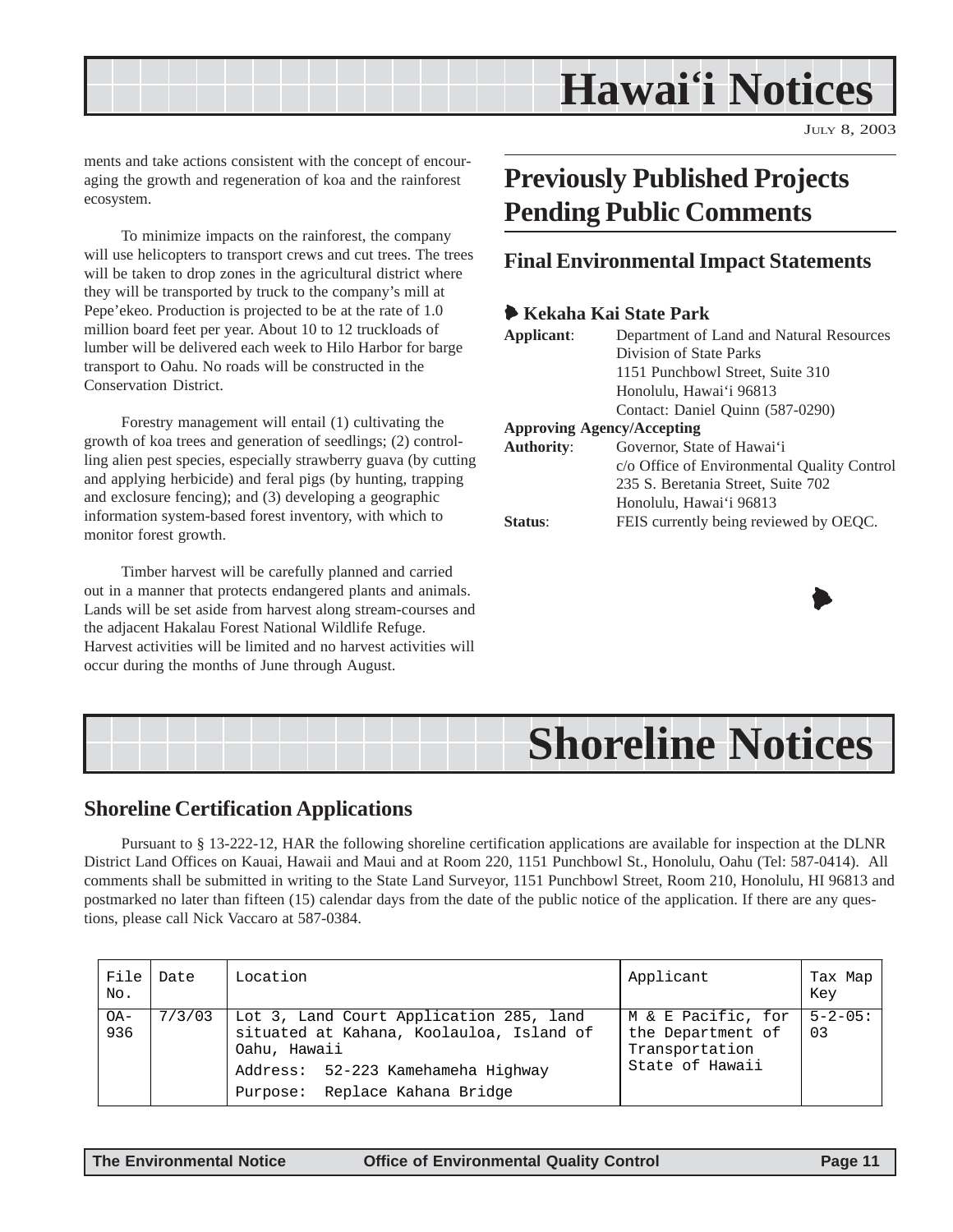## <span id="page-11-0"></span>**Conservation District Notices**

#### JULY 8, 2003

#### **Departmental Permits**

Persons interested in commenting on the following Conservation District Use Application (Departmental Permit) must submit comments to the Department of Land and Natural Resources. Also, anyone interested in receiving notification of determinations on Conservation District Use Applications (Departmental Permits) must submit requests to DLNR that include the following information:

1) Name and address of the requestor;

2) The departmental permit for which the requestor would like to receive notice of determination; and

3) The date the notice was initially published in the Environmental Notice.

Both comments and requests for notification of determinations must be submitted to DLNR within thirty days from the initial date that the notice was published in the Environmental Notice.

Please send comments and requests to: State of Hawaii, Department of Land and Natural Resources, Land Division, 1151 Punchbowl Street, Room 220, Honolulu, Hawaii 96813.

DLNR will make every effort to notify those interested in the subject CDUA, it is not obligated to notify any person not strictly complying with the above requirements. For more information, please contact Matthew Myers at 587-0382.



#### **Landscape Improvements**

| CDUA HA-3139 (Departmental Permit) |
|------------------------------------|
| Craig Matkin/Ralph Blancato        |
| North Kohala, Hawaii               |
| 5-4-009:001                        |
| Landscape Improvements             |
|                                    |
| determination: Exempt              |
| Appl's Contact: Same as above.     |
|                                    |



### **Federal Consistency Reviews**

The Hawaii Coastal Zone Management (CZM) Program has received the following federal actions to review for consistency with the CZM objectives and policies in Chapter 205A, Hawaii Revised Statutes. This public notice is being provided in accordance with section 306(d)(14) of the National Coastal Zone Management Act of 1972, as amended. For general information about CZM federal consistency please call John Nakagawa with the Hawaii CZM Program at 587-2878. For neighboring islands use the following toll free numbers: Lanai & Molokai: 468-4644 x72878, Kauai: 274-3141 x72878, Maui: 984-2400 x72878 or Hawaii: 974-4000 x72878.

For specific information or questions about an action listed below please contact the CZM staff person identified for each action. Federally mandated deadlines require that comments be received by the date specified for each CZM consistency review and can be mailed to: Director, Office of Planning, Department of Business, Economic Development and Tourism, P.O. Box 2359, Honolulu, Hawaii 96804.

Or, fax comments to the Hawaii CZM Program at 587- 2899.

### 1 **(1) Supplemental Deck at Ala Wai Boat Harbor Slip 521, Oahu**

|                                                     | <b>Applicant:</b> Arthur T. Kamisugi          |  |
|-----------------------------------------------------|-----------------------------------------------|--|
|                                                     | Federal Action: Department of the Army Permit |  |
|                                                     | (200300152)                                   |  |
| <b>Federal Agency: U.S. Army Corps of Engineers</b> |                                               |  |
|                                                     | Contact: Bill Lennan, 438-6986                |  |
| <b>Location:</b>                                    | Ala Wai Boat Harbor Slip 521                  |  |
|                                                     | CZM Contact: John Nakagawa, 587-2878          |  |
| <b>Proposed Action:</b>                             |                                               |  |

The applicant is requesting an after-the-fact permit for a supplemental deck to boat slip 521 at Ala Wai Boat Harbor. The deck is constructed of wood, 20 feet by 6 feet, and supported in the water by concrete blocks. The project does not involve any dredging or discharge of fill material into the water.

**Comments Due**: July 22, 2003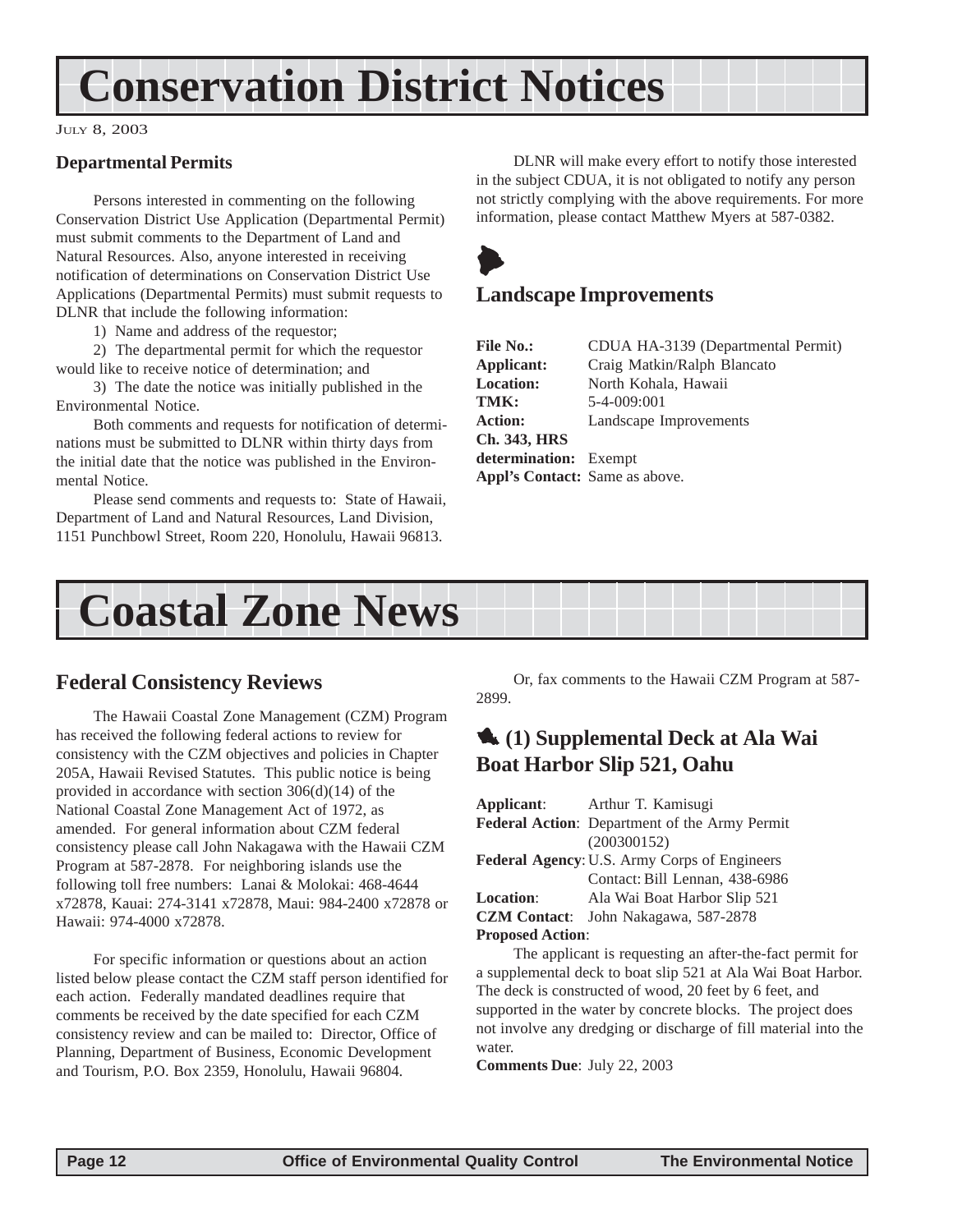## **Coastal Zone News**

JULY 8, 2003

### <span id="page-12-0"></span>**Special Management Area (SMA) Minor Permits**

Pursuant to Hawai'i Revised Statute (HRS) 205A-30, the following is a list of SMA Minor permits that have been approved or are pending by the respective county/state agency. For more information about any of the listed permits, please contact the appropriate county/state Planning Department. City & County of Honolulu (523-4131); Hawai'i County (961-8288); Kaua'i County (241-6677); Maui County (270-7735); Kakaako (587-2878).

| Location (TMK)                   | <b>Description (File No.)</b>                           | <b>Applicant/Agent</b>                 |  |
|----------------------------------|---------------------------------------------------------|----------------------------------------|--|
| Oahu: Waikiki (3-1-31-1; 3-1-32- | Utility Installation on the New Otani - Kaimana         | Nextel Partners, Inc./Carl Young, Inc. |  |
| 14 and 15)                       | Beach Hotel (2003/SMA-40)                               |                                        |  |
| Oahu: Kalihi Kai (1-2-23-29, 34, | Manufacturing, Processing and packaging                 | Island Recycling, Inc.                 |  |
| 40, 42, 45, 47, 72 and 90)       | establishment (2003/SMA-51)                             |                                        |  |
| Oahu: Kalihi Kai (1-2-21-31)     | Replace an existing 3,000 gallon diesel storage         | United Laundry Services, Inc.          |  |
|                                  | tank with a 6,000 gallon tank (2003/SMA-55)             |                                        |  |
| Oahu: Diamond Head (3-1-29-27)   | New balcony at La Pietra Circle (2003/SMA-56)           | Choi International                     |  |
| Maui: Lahaina (4-3-3-93)         | Construct Rock wall (SM2 20030086)                      | Chu, Daniel                            |  |
| Maui: Haiku (2-8-4-100)          | Construct barn and storage (SM2 20030092)               | Cummins, Michael/ Shannon,             |  |
|                                  |                                                         | Jennifer                               |  |
| Maui: Lahaina (4-3-9-52)         | Construct retaining wall (SM2 20030093)                 | Viloria, Nestor                        |  |
| Maui: Lahaina (4-3-9-52)         | Dwelling (SM2 20030094)                                 | Pepa, Tanginoa                         |  |
| Maui: Kapalua (4-2-4-21)         | Repairs to Kumulani Chapel (SM2 20030095)               | Donald Bernshouse, Architect           |  |
| Maui: Kihei (3-9-30-26)          | Accessory dwelling (SM2 20030096)                       | Wagner, Nick                           |  |
| Maui: Paia (2-6-10-29)           | Addition (SM2 20030097)                                 | Waltze, Michael                        |  |
| Maui: Kihei (3-9-31-34)          | Dwelling & garage (SM2 20030098)                        | Zakian, Gary                           |  |
| Maui: Lahaina (4-5-1-36)         | Telephone pole (SM2 20030099)                           | <b>Diamond Parking</b>                 |  |
| Maui: Lahaina (4-6-29-18)        | Apartment addition (SM2 20030100)                       | Wagner, Nick                           |  |
| Maui: Kihei (2-1-8-104)          | Water well (SMX 20030343) Pending.                      | GCV Golf & Tennis Villas AOAO          |  |
| Maui: Manele Bay (4-9-17-8)      | Golf course improvements (SMX 20030344)                 | Castle & Cooke Resorts, LLC            |  |
| Maui: Kahului (3-7-3-9)          | Pending.<br>Maui Beach kitchen alterations (SMX         | GYA Architects Inc.                    |  |
|                                  | 20030345) Pending                                       |                                        |  |
| Maui: Kihei (3-9-30-24)          | Dwelling (SMX 20030346) Pending                         | Zakian, Gary W.                        |  |
| Maui: Kihei (3-9-39-29)          | Krael residence renovations (SMX 20030348)              | Krael, Marcel                          |  |
|                                  | Pending.                                                |                                        |  |
| Maui: Haiku (2-8-4-87)           | Shed & dwelling (SMX 20030349) Pending                  | Jennings, Karen                        |  |
| Maui: Wailuku (3-2-20-21)        | Dwelling garage & lanai (SMX 20030350)                  | Kaaa. Sandra M.                        |  |
|                                  | Pending.                                                |                                        |  |
| Maui: Kuau (2-5-4-25)            | Lifeguard tower & storage (SMX 20030351)                | County of Maui, Parks & Recreation     |  |
|                                  | Pending.                                                |                                        |  |
| Maui: Kihei (3-9-5-52)           | Replace basketball court at Kalama Park (SMX            | County of Maui, Parks & Recreation     |  |
|                                  | 20030352) Pending.                                      |                                        |  |
| Maui: Wailea (2-1-23-6)          | Apartment railings (SMX 20030353) Pending.              | <b>Pacific Railing Systems</b>         |  |
| Maui: Lahaina (4-3-1-1)          | New room Kasprzycki Art (SMX 20030354)                  | Kasprzycki, Atom Keola                 |  |
|                                  | Pending.                                                |                                        |  |
| Maui: Kapalua (4-2-1-24)         | Apartment addition (SMX 20030355) Pending.              | Kimmey, Marie<br>Rosa, Kenneth N.      |  |
| Maui: Kapalua (2-8-6-13)         | Farm dwelling & accessories (SMX 200303456)<br>Pending. |                                        |  |
| Maui: Kihei (3-9-39-8)           | CMU privacy wall (SMX 20030357) Pending.                | Robinson, Susan                        |  |
| Maui: Kapalua (4-2-7-20)         | Swimming pool (SMX 20030358) Pending                    | Adams, Ken                             |  |
| Maui: Kihei (3-9-9-21)           | Enclose lanai (SMX 20030359) Pending                    | Cress-Felipe, Jennifer L.              |  |
| Maui: Kihei (3-9-14-49)          | Additional dwelling (SMX 20030360) Pending              | Rodrigues, Charles                     |  |
| Maui: Makena (2-1-12-2)          | Garage, ohana unit (SMX 20030362) Pending               | Chu, Daniel                            |  |
| Maui: Kahului (3-8-7-40)         | Recycling center (SMX 20030363) Pending                 | County of Maui, Dept of Public         |  |
|                                  |                                                         | Works                                  |  |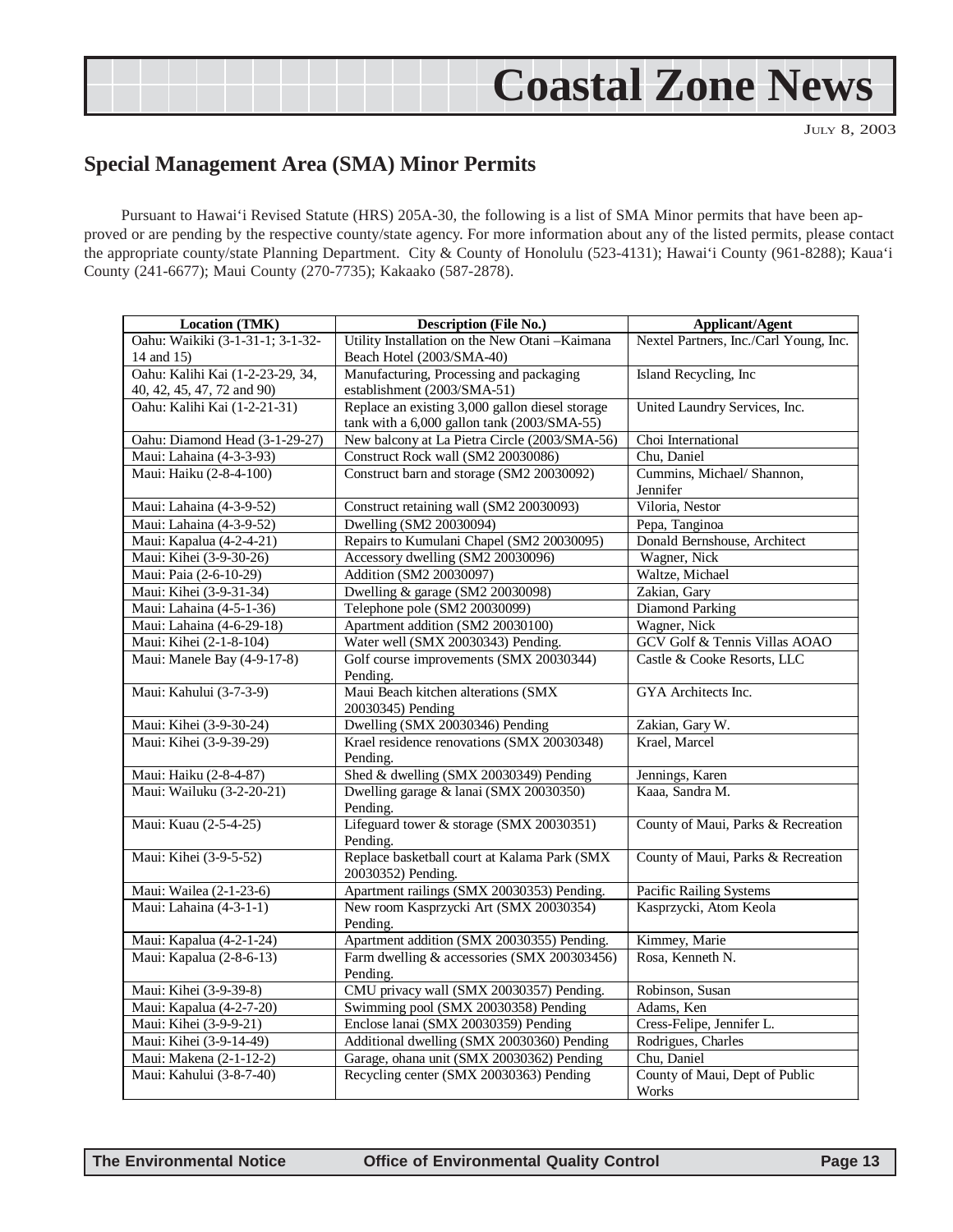## <span id="page-13-0"></span>**Coastal Zone News**

JULY 8, 2003

### **Special Management Area Documents (Chapter 25, Revised Ordinances of Honolulu)**

Since SMA-only (Chapter 25, ROH) documents do not trigger the EIS law as articulated in Chapter 343, Hawaii Revised Statutes, effective September 1, 2001 OEQC will no longer review these documents for completeness or adequacy. However, OEQC will continue to provide notice of these projects as a public service. Questions regarding the adequacy, completeness and availability of these documents should be addressed directly to the county contact listed below.

#### 1 **Hauula Skate Park Facility at Hauula Community Park (Draft)**

The applicant proposes to build a new skate park facility at the existing Hauula Community Park, which is located within the SMA (TMK: 5-4-1:por. 10 and 5-4-9:por. 7). The 9,500-square foot facility will consist of concrete "bowls," banks, curved walls, ledges and obstacles and perimeter fencing. The new facility will be located in the Northeast corner of the existing park, in a currently open grassed area behind the play courts. No additional restroom, water or lighting facilities, or off-street parking is proposed. The hours of operation have not yet been specified. New walkways that are compliant with the Americans with Disabilities Act (ADA) will connect the facility with the existing play courts. The entire project area is within the Special Management Area will require the approval of an SMP from the Honolulu City Council.

Please direct any questions and written comments to Mr. Steve Tagawa at the Department of Planning and Permitting, City and County of Honolulu, 650 S. King Street, Honolulu, Hawaii 96813, phone: 523-4817.

## **Pollution Control Permit Applications**

### **Department of Health Permits**

The following is a list of some pollution control permits currently being reviewed by the State Department of Health. For more information about any of the listed permits, please contact the appropriate branch or office of the Environmental Management Division at 919 Ala Moana Boulevard, Honolulu.

| <b>Branch</b><br>Permit Type                                            | Applicant & Permit Number                                                                                   | Project Location                                                                                                                          | Pertinent<br>Date           | Proposed Use                                                        |
|-------------------------------------------------------------------------|-------------------------------------------------------------------------------------------------------------|-------------------------------------------------------------------------------------------------------------------------------------------|-----------------------------|---------------------------------------------------------------------|
| Clean Air Branch,<br>586-4200, Noncovered<br>Source Permit              | Marriott Hotel Services, Inc.<br>NSP 0415-01-N<br>(Renewal)                                                 | Kauai Resort & Beach Club<br>3610 Rice Street, Lihue,<br>Kauai                                                                            | Issued:<br>6/5/03           | Two $(2)$ 4.0<br>MMBtu/Hr Steam<br><b>Boilers</b>                   |
| Clean Air Branch,<br>586-4200, Temporary<br>Covered Source<br>Permit    | Goodfellow Brothers, Inc./<br><b>Rimrock Paving Company</b><br>CSP 0406-01-CT<br>(Renewal and Modification) | Various Temporary Sites,<br>State of Hawaii<br>Initial Location:<br>26 Ulili Street, Kalamaula<br>Industrial Park,<br>Kaunakakai, Molokai | Comments<br>Due:<br>7/23/03 | 60 TPH Portable<br>Drum Mix Asphalt<br>Concrete Plant               |
| Clean Air Branch,<br>586-4200, Covered<br>Source Permit                 | <b>Chevron Products Company</b><br>CSP 0082-01-C<br>(Renewal)                                               | 933 North Nimitz Highway,<br>Honolulu, Oahu                                                                                               | Comments<br>Due:<br>7/23/03 | <b>Bottom Loading</b><br>Load Rack with<br>Vapor Recovery<br>System |
| Clean Air Branch,<br>586-4200, Temporary<br>Noncovered Source<br>Permit | Jas. W. Glover, Ltd.<br>NSP 0010-04-NT<br>(Renewal)                                                         | 890 Leilani Street, Hilo,<br>Hawaii                                                                                                       | Issued:<br>6/17/03          | 60 CY/Hr. Concrete<br><b>Batch Plant</b>                            |